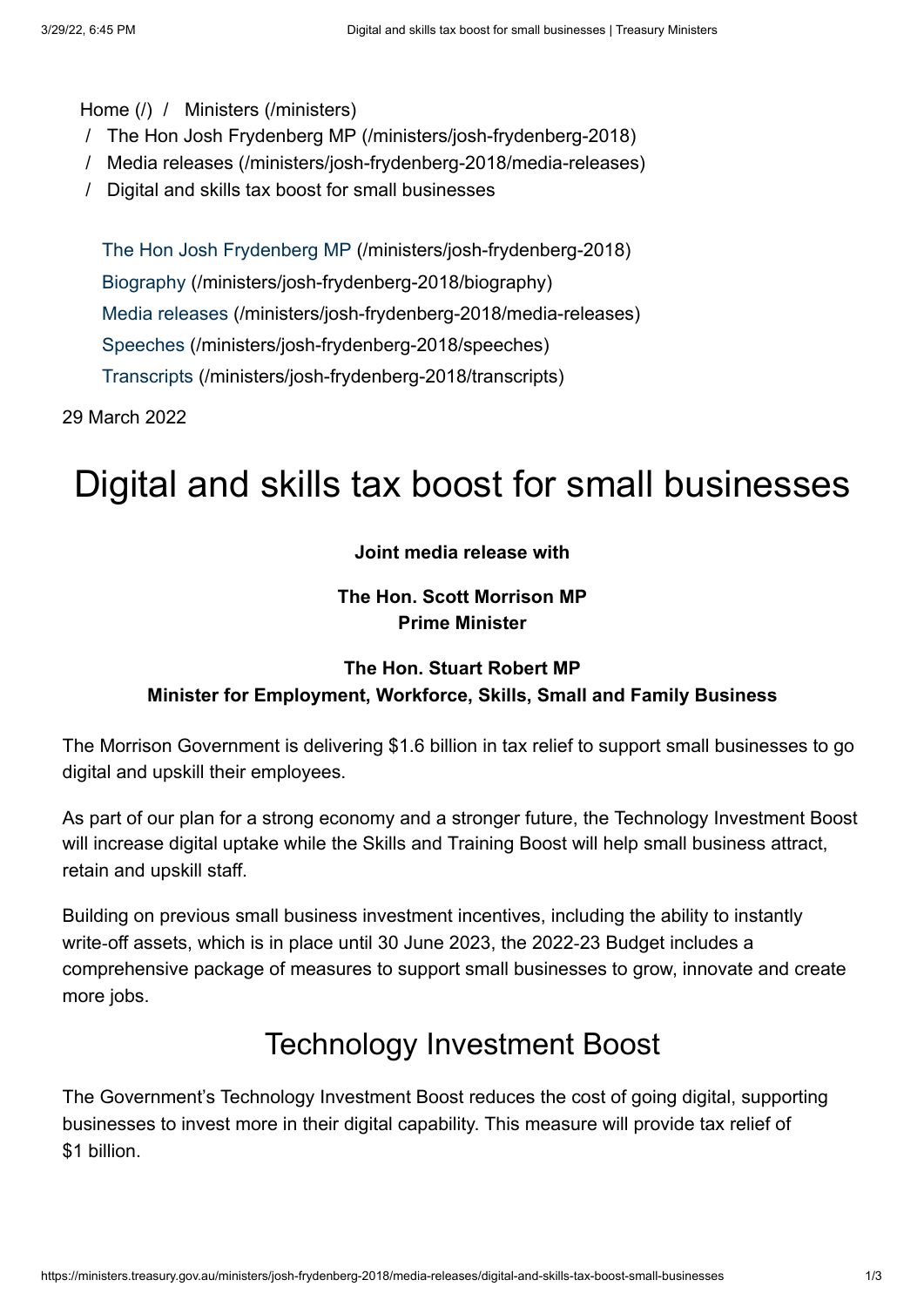More than 3.6 million small businesses with an annual turnover of less than \$50 million will be able to claim a bonus 20 per cent deduction for the cost of expenses and depreciating assets, up to \$100,000 of expenditure per year.

Eligible expenditure includes items such as portable payment devices, cyber security systems and subscriptions to cloud‑based services.

The boost will apply to expenditure incurred from 7:30pm (AEDT) on 29 March 2022 (Budget night) until 30 June 2023.

## Skills and Training Boost

The Government's Skills and Training Boost encourages small businesses to train new staff and upskill existing staff, helping them to be innovative and grow. This measure will provide tax relief of \$550 million.

Small businesses will be able to claim a bonus 20 per cent deduction for the cost of external training courses delivered to employees in Australia or online, by providers registered in Australia.

This boost will apply to eligible expenditure incurred from Budget night until 30 June 2024.

## Making it easier to do business

The Morrison Government is continuing to support small businesses by making it easier to do business. This includes:

- \$10.4 million to enhance and redesign the Payment Times Reporting Portal and Register, making it easier to view the payment practices of Australia's largest organisations.
- \$5.6 million for a dedicated small business unit in the Fair Work Commission, making it easier for them to meet workplace obligations.
- \$8 million to the Australian Small Business and Family Enterprise Ombudsman making it easier to access expert advice.
- \$4.6 million to extend Beyond Blue's NewAccess for Small Business Owners program, making it easier to access mental health support.
- \$2.1 million for Financial Counselling Australia's Small Business Debt Helpline making it easier for small business owners to receive financial advice.

## Cash flow support

The GDP uplift rate that applies to PAYG income tax and GST instalments will be reduced to 2 per cent for the 2022‑23 income year.

This will mean lower tax instalments, delivering \$1.85 billion in cash flow support for 2.3 million small to medium businesses, sole traders and others who use the instalment amount method.

The Government continues to back small businesses to grow and create jobs as part of our plan for a stronger future.